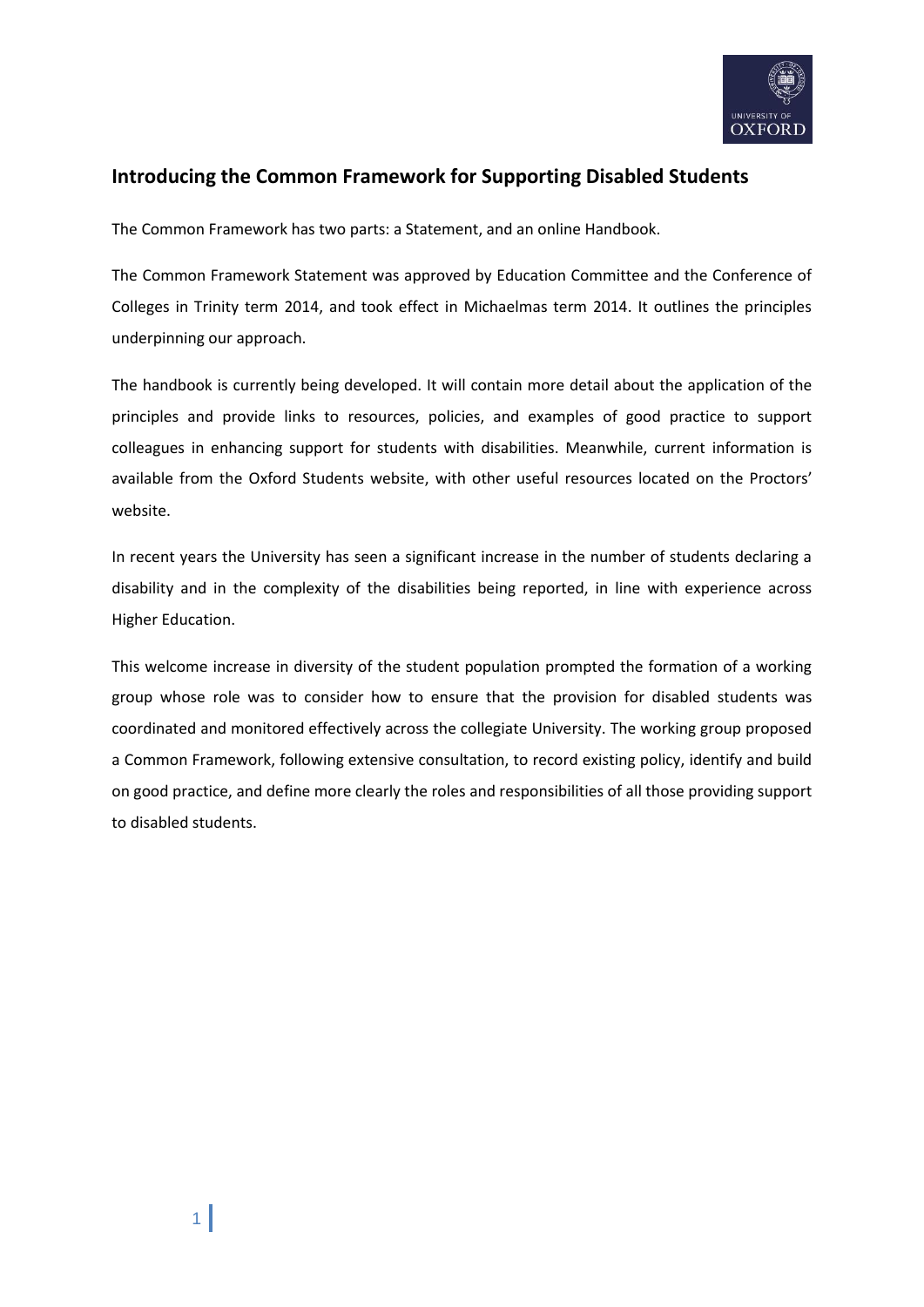

Working group on the provision for disabled students

# **Common framework for supporting disabled students**

# **Common framework statement**

# **1. Context and Background**

Responsibility for meeting the needs of disabled students is shared across the collegiate University, with four parts taking a leading role: the Disability Advisory Service, the colleges, departments/faculties, and the Proctors. Together, they support disabled students throughout their University career, including the admissions process, teaching and learning, examinations, and wider social and recreational provision. The particular roles and responsibilities of the constituent parts of the University are identified in the Common Framework, but the guiding principles that underpin the Framework are relevant and applicable to all.

This Common Framework has been developed in the light of wide consultation across the collegiate University, led by the Working Group on the Provision for Disabled Students. It defines, and builds on current good practice, and sets out the guiding principles that underpin the procedures for supporting disabled students. It aims to improve the sharing of information, clarity of the roles and responsibilities of each body, and the consistency of provision.

The statement will be supported by a detailed Handbook which will provide further discussion of the key parts of the Framework summarised in this Statement and detailed guidance on the interpretation and application of the points outlined below.

This framework was ratified in Trinity term 2014.

## **2. Definitions**

The following key terms are used in this Framework: **disability**, **competence standards** and **reasonable adjustments**. These terms are underpinned by the Equality Act (2010), details of which are included in the Handbook. The Act requires all universities not to discriminate against disabled students. This includes a duty to make reasonable adjustments to ensure that disabled students are not put at a substantial disadvantage in comparison with students who are not disabled.

## **3. Principles and Objectives**

#### **a) Guiding Principles**

**The collegiate University shall apply the following guiding principles in respect of its disabled students:** 

i. That the collegiate University will seek to demonstrate exemplary inclusive practice in relation to disabled students.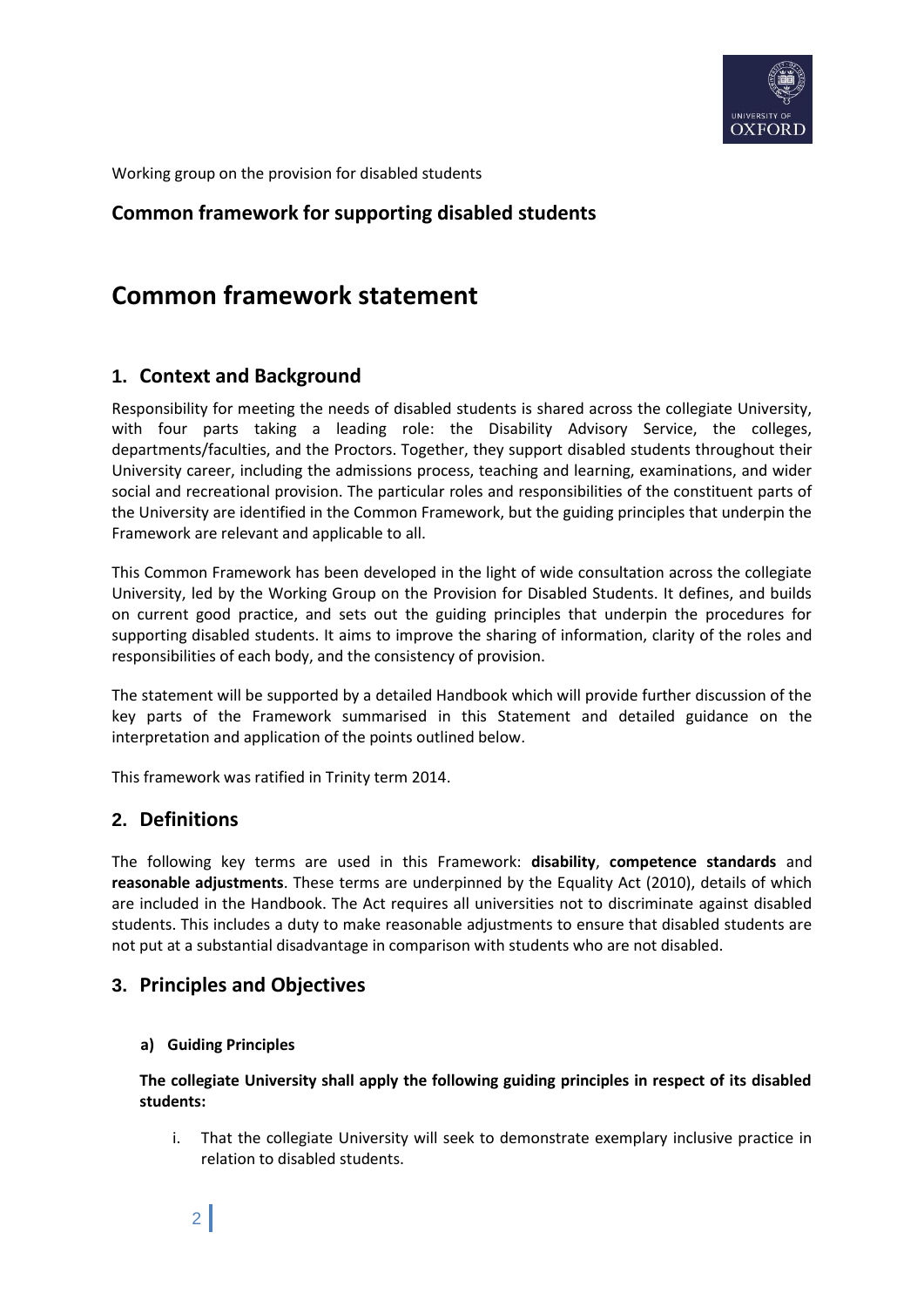

ii. That the collegiate University will comply with all applicable legislation,<sup>1</sup> and follow the guidance outlined in University policies and relevant external publications,<sup>2</sup> noting the requirement to make reasonable adjustments insofar as they do not compromise the integrity of academic competence standards.

#### **b) Operational Principles**

#### **Procedures relating to disabled students should be informed by our guiding principles and the following high-level objectives:**

- i. That the collegiate University will adopt an **anticipatory<sup>3</sup> approach, in line with requirements** of the Equality Act, and think ahead about the range of adjustments that might reasonably be made for potential students without needing reference to individual student cases.
- ii. That the collegiate University will use and further develop efficient **communication** systems to share information about disabled students in order to provide coordinated support. This will be carried out in accordance with the Data Protection Act 1998 and will also recognise the requirement to respect confidentiality and the need for sensitivity during the legitimate sharing of information. (Further information about the use of student personal data is at *[www.ox.ac.uk/students/data\)](http://www.ox.ac.uk/students/data).*
- iii. That the **Disability Advisory Service** (DAS) will play a central role in assessing student need and making recommendations for reasonable adjustments to remove disability-related barriers including working in collaboration with, and providing advice and guidance for, students, colleges, departments and other relevant sections of the collegiate University.
- iv. Each College<sup>4</sup> and faculty/department should designate a senior member of staff to take a lead role in disability-related matters (known as the '**Disability Lead**'). This person should have strategic oversight of provision for disabled students within their college or department and will report to the relevant responsible body as set out below.<sup>5</sup> The Disability Lead will hold sufficient seniority to ensure that provisions for disabled students are made; s/he should normally be a full member of the responsible body. Each college and faculty/department may also appoint one or more members of staff to coordinate and oversee implementation of provision for disabled students (the '**disability coordinator**'). This person, or their delegate, must also be in a position to ensure that adjustments necessary to meet the day-to-day needs of disabled students are put in place**.**
- v. That a **collaborative** approach will be adopted by those staff supporting disabled students to facilitate the smooth and coherent implementation of reasonable adjustments. Within this collaborative context, the lead responsibility for maintaining oversight throughout a student's studies will be taken by colleges in the case of undergraduates, and by departments/faculties in the case of graduates, in close consultation with DAS.

<sup>&</sup>lt;sup>1</sup> Equality Act (2010), Data Protection Act (1998), Technical Guidance of Further and Higher Education (2012).

<sup>2</sup> Education Committee Guidance – Framework for Supporting Students with Disabilities; University's Equality Policy (Sections 1 and 6), University's Strategic Plan; Oxford's Access Agreement with OFFA; QAA Code of Practice

<sup>&</sup>lt;sup>3</sup> Meaning that the collegiate University will think in advance (and on an ongoing basis) about what disabled people with a range of impairments might reasonably need. Further guidance on anticipatory duty is provided by the Equality and Human Rights Commission: http://www.equalityhumanrights.com/advice-and-guidance/service-users-guidance/the-duty-to-makereasonable-adjustments-to-remove-barriers-for-disabled-people/

<sup>&</sup>lt;sup>4</sup> Where reference is made to a college this includes Permanent Private Halls

<sup>&</sup>lt;sup>5</sup> This would normally be Governing Body in colleges, Departmental Committee in MPLS/MSD or the Faculty Board in other divisions.